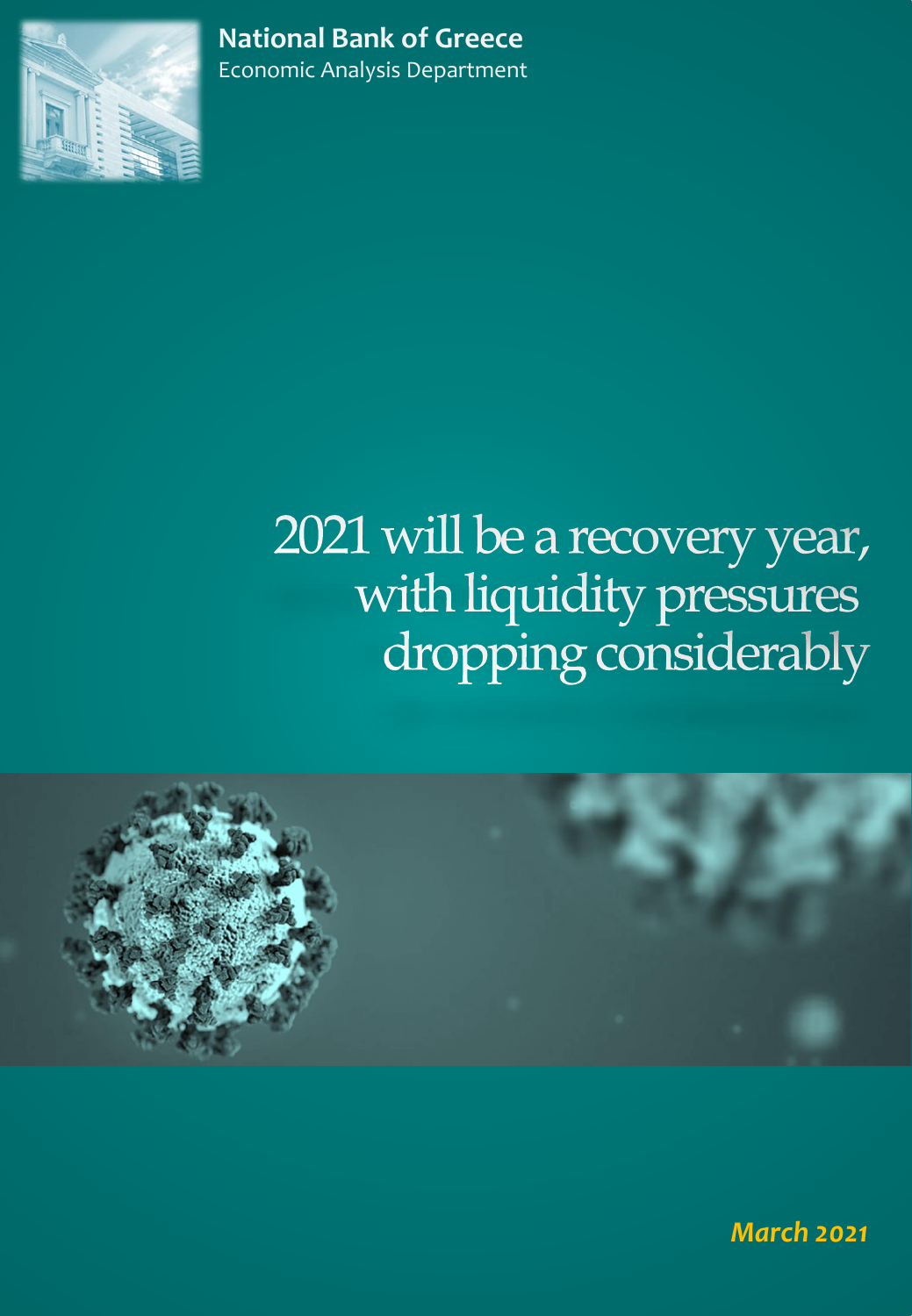# **Executive summary** <sup>2</sup>



#### *Jessie Voumvaki*

*Deputy Chief Economist Tel.: (+30) 210 334 1549 e-mail: [fvoumv@nbg.gr](mailto:fvoumv@nbg.gr)*

#### *Athanasia Koutouzou*

*Head of Entrepreneurship & Business Analysis Tel.: (+30) 210 334 1528 e-mail: [koutouzou.ath@nbg.gr](mailto:koutouzou.ath@nbg.gr)*

#### *George K. Sakkas*

*Economist Tel.: (+30) 210 334 1547 e-mail: [sakkas.georgios@nbg.gr](mailto:sakkas.georgios@nbg.gr)*

- Amid a global collapse, the Greek business sector suffered a heavy drop in turnover (-13.2% on a YoY basis in 2020) and net losses (-1% net profit margin, vs 6% net profit margin in 2019), despite the sharp cut in variable costs (10%). Against this background, 2021 is expected to be a year of gradual recovery to a new normality – with improved performance expected in the second half, following the achievement of a satisfactory level of vaccination of the population. Specifically, Greek business sector's sales are expected to increase by 8.1% in 2021, albeit remaining 6% lower than their 2019 level.
- According to our "Business Sector Balance Sheet" model, the expected sales revival in our baseline scenario and the maintenance of a tight leash on operating costs, will reduce the funding gap (prior to access to funding resources) to less than half its 2020 level – €15.5 bn in 2021 vs €34.3 bn in 2020. Indeed, liquidity-squeezed firms will comprise 33% of total turnover compared with 88% in 2020.
- Continued government support (based on a program of  $c. \epsilon$ 5 bn, mainly in the form of employment support measures, repayable advances and corporate income tax relief measures) and banks' post moratoria solutions on amortization payments will reduce the liquidity pressure by  $\epsilon$ 5.8 bn. By maximizing the use of the existing cash reserves in Greek companies, another €3.3 bn of the liquidity gap should be covered, leaving a residual of about €6.4 bn.
- The use of existing credit lines with banks and new lending would cover the remaining gap of bankable enterprises (i.e  $\epsilon$ 2.2 bn). This scenario suggests that access to liquidity will not be a drag on activity and employment (i.e. no second-round effects to activity from the credit channel of monetary transmission).
- The hard-hit tourism sector is estimated to have the highest postmeasures working capital needs of c. €1.3 bn (with the shortfall more severe in food services, reaching 18% of sales). Note that accommodation in the second half of 2021, although remaining significantly below its 2019 level (by 38%), is expected to be about 50% higher than 2020 – thus, allowing the majority of hotels to open for the high season, with estimated occupancy rates of about 45% (similar to 2020 for the 60% of open hotels).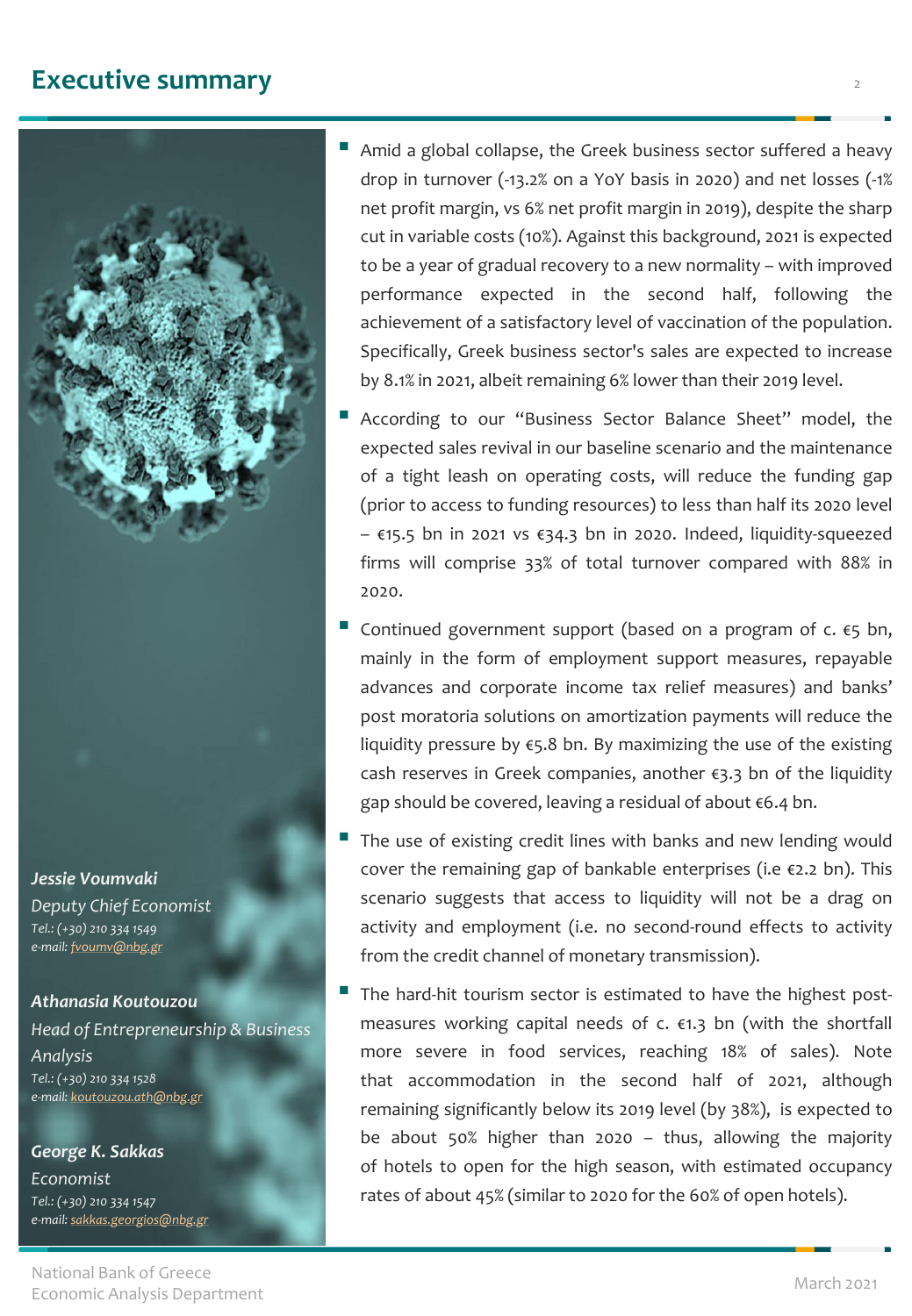



### **Sectoral turnover outlook: Comparing the Covid years to 2019**

| ■2020<br>■ 2021                                                                                                                                        | <b>First half of</b><br>the year                                                | <b>Second half</b><br>of the year                   |  |
|--------------------------------------------------------------------------------------------------------------------------------------------------------|---------------------------------------------------------------------------------|-----------------------------------------------------|--|
| Business sector                                                                                                                                        | $-14%$                                                                          | $0\%$                                               |  |
| Accommodation<br>Food services<br>Transport<br>Car trade<br>Other services<br>Manufacturir<br>Energ<br>Constructior<br>Wholesale trade<br>Retail trade | -28%<br>$-23%$<br>$-20%$<br>$-13%$<br>$-12%$<br>$-11%$<br>$-11%$<br>$-8%$<br>6% | 8%<br>2%<br>4%<br>5%<br>12%<br>$0\%$<br>$0\%$<br>5% |  |

### **Revival after an unprecedented demand drop**

The Greek business sector suffered heavy sales losses in 2020 (-13.2% on a YoY basis), mainly during the first lockdown [see box]. Against this background, 2021 is expected to be a year of a gradual recovery to a new normality. Specifically:

- Sales in the 1<sup>st</sup> half of 2021 are expected to remain weak (c. 14% lower than their 2019 level), as further lockdowns are needed to break the transmission of the pandemic.
- However, an improved sales performance is projected for the 2<sup>nd</sup> half of the year (reaching a level almost equal to that of 2019), following the achievement of a satisfactory level of vaccination.

### **Services are expected to recover only half in 2020 losses**

Under our baseline scenario, Greek business sector sales are expected to post an annual growth in of 8.1% in 2021, remaining 6% lower than their 2019 level. On a sectoral level:

- Services' sales are expected to remain 13% lower than their 2019 level, due to a strong pick up in 2021 (+17% on a YoY basis) that will recover only half the losses of 2020 (-26% YoY).
- The rest of business sales during 2021 will gradually converge to their 2019 levels, as they suffered lower sales losses in 2020 (between -7% and -12% on a YoY basis).

### **Significant differences among sector recoveries**

Almost all subsectors are expected to have a relatively weak H1:2021 (I.e. a double dip), but a more robust H2:2021.

However, there will be sectors standing out with their performance and thus surpassing their 2019 levels by H2:2021 (such as the car trade, construction and ICT). On the other hand, other sectors (especially the tourism-related ones, such as accommodation and food services) will remain significantly below their 2019 level in H2:2021 (up to 38%), but about 50% higher than 2020, allowing the majority of hotels to open for the high season, with estimated occupancy rates about 45% (similar to the one of 2020 for the 60% of hotels that did open for business).

National Bank of Greece<br>Economic Analysis Department Economic Analysis Department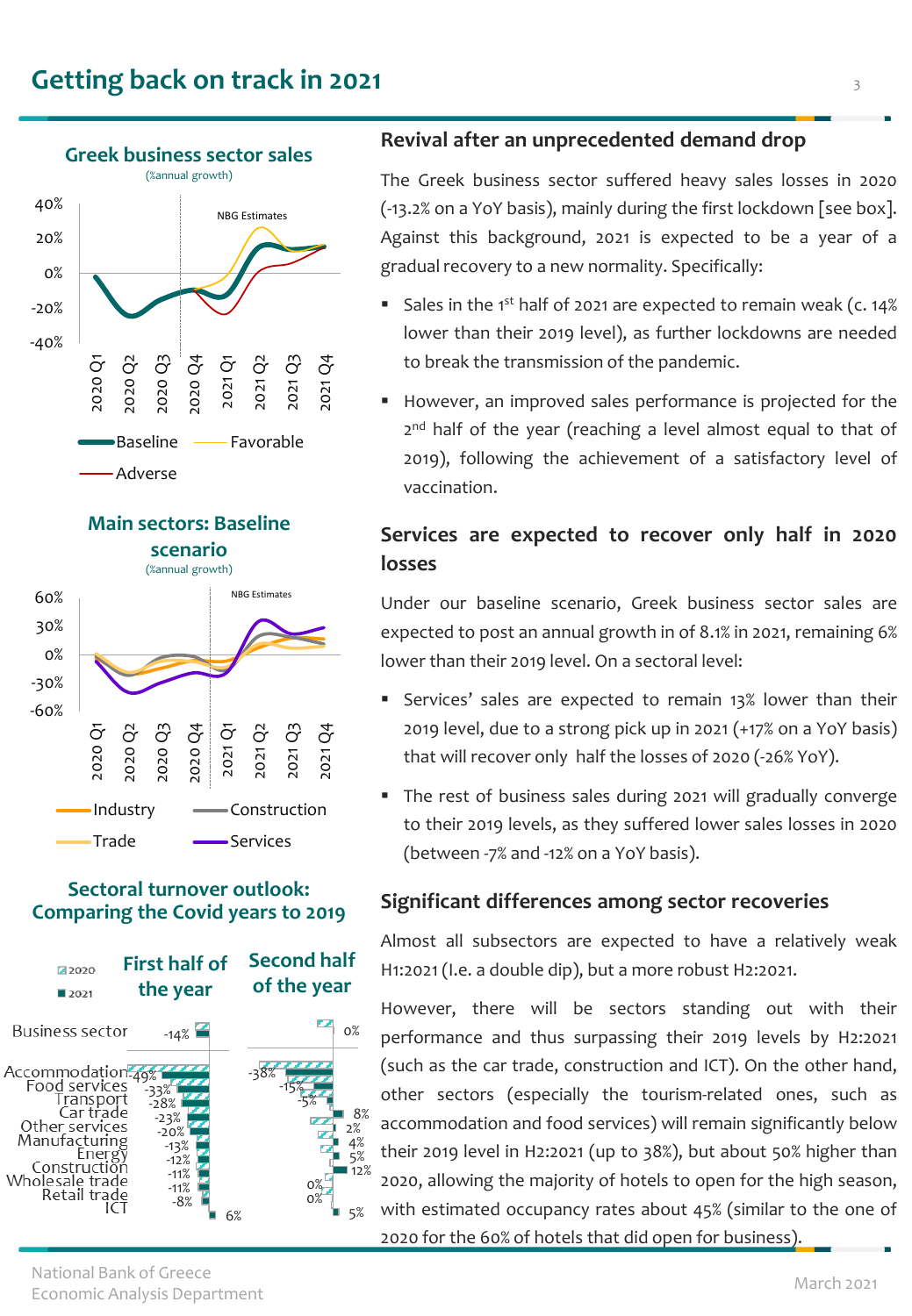# **The liquidity gap will be halved this year...** <sup>4</sup>

The framework presented in this note links the GDP growth development with a detailed analysis of business turnover, in order to endogenously determine their financing needs for 2021. As in our previous report focusing on the financing needs of 2020<sup>[1]</sup>, a comprehensive dataset of 30,000 enterprises is utilized to construct a consolidated "Business Sector Balance Sheet" that lies to the core of the analysis.

### **An initial liquidity gap of €15bn…**

As the pandemic continues to put pressure on business turnover (with an estimated sales drop of 12.5% in Q1:2021), a significant albeit diminished share of the Greek business sector is expected to remain liquidity-constrained during 2021. According to our "Business Sector Balance Sheet" model, the expected sales recovery in our baseline scenario (+8.1% in 2021) and the business sector adjustments to operations (that is, mainly the maintenance of cost control actions albeit with operating costs rising with increased activity and the gradual withdrawal of government actions, e.g. rent reductions) will reduce the funding gap to less than half its 2020 level – that is €15.5 bn in 2021 vs €34.3 bn in 2020[2] . Furthermore, the share of the liquidity-squeezed firms drops significantly during 2021 (from 88% of the business sector at end-2020 to 33% at end-2021), thus, gradually approaching the 2019 level (c. 13% of the business sector).

### **… will require more than €10 bn funding**

Continued albeit reduced government support (based on a program of c.  $\epsilon$ 5 bn, mainly in the form of employment support measures, repayable advances and corporate income tax relief measures) will reduce the liquidity pressure by  $\epsilon$ 4.8 bn. Cash flow relief will also arise from the banks' continued implementation of post-moratoria solutions[5] on amortization payments, thus providing relief of c. €1.0 bn.

## **Working capital needs of liquidity squeezed firms[4]**

| * For the full name of acronyms see the note at the<br>end of the table | 2021    | 2020    | 2019    |  |
|-------------------------------------------------------------------------|---------|---------|---------|--|
| <b>Total business sector</b>                                            |         |         |         |  |
| <b>SALES</b>                                                            | 245.6   | 227.2   | 261.8   |  |
| Variable cost                                                           | (135.6) | (126.6) | (149.9) |  |
| Labor cost                                                              | (36.0)  | (35.8)  | (36.5)  |  |
| Other expenses / income                                                 | (59.9)  | (57.8)  | (50.5)  |  |
| <b>EBITDA</b>                                                           | 14.1    | 7.0     | 24.9    |  |
| Taxes                                                                   | (2.4)   | (3.7)   | (4.3)   |  |
| Interest payments                                                       | (5.5)   | (5.5)   | (5.2)   |  |
| <b>NET PROFIT</b>                                                       | 6.2     | (2.2)   | 15.4    |  |
| Liquidity-squeezed only                                                 |         |         |         |  |
| <b>NET LOSSES</b>                                                       | (7.3)   | (6.9)   | (1.3)   |  |
| As % of total sales of the year                                         | 33.0%   | 88.0%   | 12.5%   |  |
| Cash conversion cycle                                                   | 3.0     | (4.3)   | 0.0     |  |
| Debt amortization                                                       | (2.1)   | (5.2)   | (0.4)   |  |
| State measures<br>amortization                                          | (0.8)   | 0.0     | 0.0     |  |
| Capex                                                                   | (3.7)   | (9.0)   | (0.5)   |  |
| Max month adjustment                                                    | (4.6)   | (8.9)   | 0.0     |  |
| <b>INITIAL GAP</b>                                                      | (15.5)  | (34.3)  | (2.2)   |  |
| State measures                                                          | 4.8     | 11.8    | 0.0     |  |
| Banks' post moratoria<br>solutions                                      | 1.0     | 2.3     | 0.0     |  |
| Cash buffer                                                             | 3.3     | 8.9     | 0.0     |  |
| <b>POST-MEASURES GAP</b>                                                | (6.4)   | (11.3)  | (2.2)   |  |
| Government lending                                                      | 0.0     | 5.7     | 0.0     |  |
| New lending                                                             | 2.1     | 0.2     | 0.0     |  |
| Refinancing                                                             | 0.1     | 2.1     | 0.2     |  |
| <b>POST-LENDING GAP</b>                                                 | (4.2)   | (3.3)   | (2.0)   |  |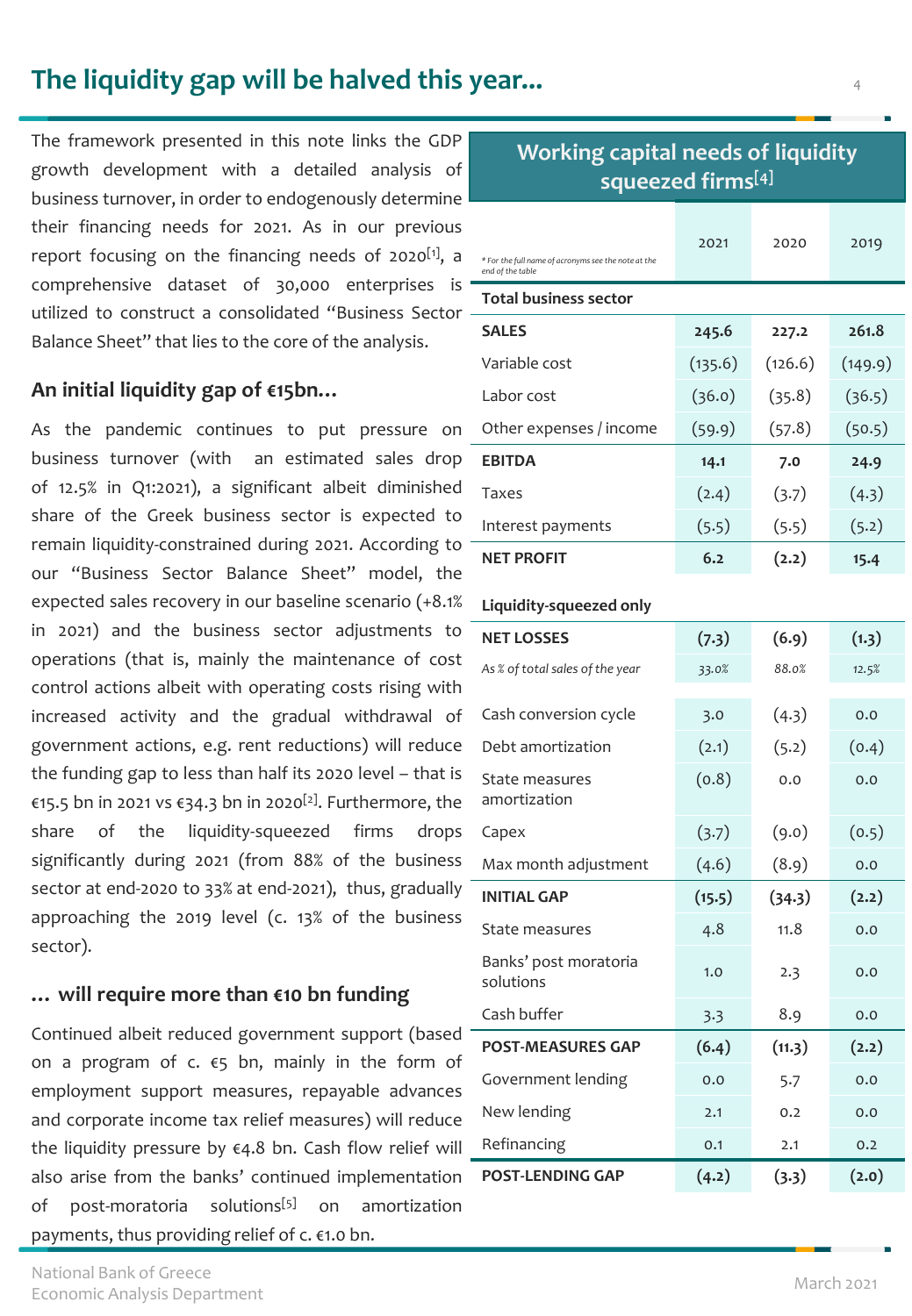# **…** with tourism-related activities remaining under strain  $\frac{1}{5}$



#### *[1] Find the report in the following link [https://www.nbg.gr/en/the-group/press-office/e](https://www.nbg.gr/en/the-group/press-office/e-spot/reports/working-capital)spot/reports/working-capital*

*[2] Depending on the pandemic course, the liquidity gap could range between €10 bn (favorable sales scenario) and €20 bn (adverse sales scenario).*

*[3] Note that these enterprises have uncovered working capital needs since the beginning of this crisis, therefore a part of them could be already out of the market.*

*[4] "Liquidity squeezed companies" are marked those with a projected cash reserves drop in the end of the year. So, the population of this category is not constant between the years 2020 and 2021.*

*[5] The "step up program" is planned as the successor of the banks' moratorium policy that will offer a smoother recovery of their debt repayments during 2021, also with special provisions for tourism related activities (especially accommodation and food services).*

#### *Definition of segments*

*"Building cash buffer companies" are the ones with an increase in their cash reserves for 2021 (above a benchmark equilibrium level, based on historical data) after taking into account the estimated earnings of the year, the Capex and the effect of changes in cash conversion cycle, but not any debt amortization. "Liquidity squeezed companies" are the ones with an estimated drop in cash reserves below the benchmark (under similar assumptions).*

By maximizing the use of their existing cash reserves, another €3.3 bn of the liquidity gap would be covered, leaving a residual of about  $\epsilon$ 6.4 bn.

40,9% The use of existing credit lines with banks and new lending would cover the remaining gap to bankable enterprises (i.e  $\epsilon$ 2.2 bn). Since most funds should be channelled towards liquidity-squeezed enterprises, the extension of the state guarantee schemes would ensure such an outcome. This scenario – with the funding gap fully covered – suggests that access to liquidity will not be a drag on activity and employment (i.e. no second-round effects to activity from the credit channel of monetary transmission).

Certain firms will not be considered "bankable", and thus will not be able to close their residual liquidity gap<sup>[3]</sup>. Such firms account for about €4.2 bn of the post-measures liquidity gap of €6.4 bn. Their only source of extraordinary financing is government programmes (especially the repayable advances), amounting to an estimated €1.5bn in 2021.

Note that these estimates assume that the Greek business sector will continue to operate on a «survival mode» through 2021 (due to successive lockdowns). In the medium term, after overcoming the current urgent situation in which the survival of the healthy firm is priority, the main objective should be (utilizing the EU recovery fund) to restore business investment back to the pre-economic crisis level (to 10% of GDP from 6% currently) and inventories to the pre-covid level (to 14% of sales from 12% currently).

### **Liquidity needs among the sectors**

From the firm-level analysis, a sectoral breakdown of the postmeasures working capital needs (€6.4 bn) has been estimated. After utilizing the available government and bank support and their own cash buffer, trade and industry stand out as the sectors with the highest level of working capital needs (reflecting the relatively large size of these sectors) – i.e.  $€1.9$  bn and  $€1.1$  bn respectively (with just 5-7% in terms of sales being non-bankable).

The hard-hit tourism sector, proxied by accommodation and food services sectors, is estimated to have post-measures working capital needs of about €1.3 bn. Note that food services, although having particularly urgent working capital needs (18% of their turnover), the largest share of their needs (more than 3/5) is considered bankable.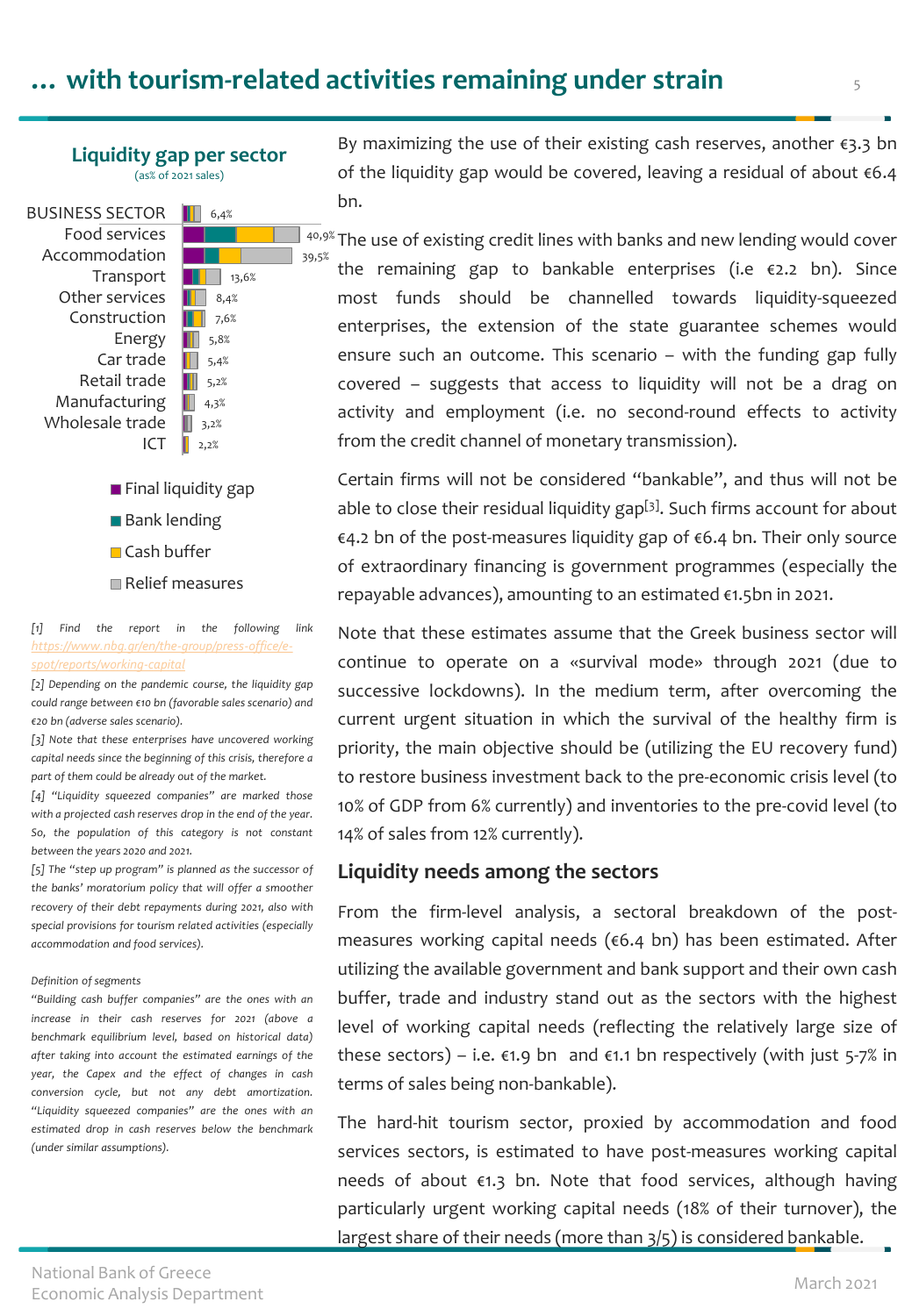As the 2<sup>nd</sup> wave of the pandemic hit the country in autumn, the government decided a **second nationwide lockdown**. Exerting less pressure than the previous one, it **has exerted less pressure on the sales**, (-10.1% YoY in November & December, vs a 29.0% drop in April & May).



Examining the sectors' behavior during the two lockdowns, two groups of sectors stand out:

- **1. Less-affected sectors** with considerably better performance in the 2 nd lockdown, such as **car trade, manufacturing and wholesale trade,** as they have been either benefited by the special needs that the pandemic creates (e.g. car trade) or by improved external trade flows (e.g. manufacturing and wholesale trade).
- **2. Heavilly-affected sectors** such as **accommodation and food services**, as both sectors continue to face direct and indirect restrictions in their operations.



■ 2nd lockdown (November-December)



**Sales growth per sector Comparison among 1st & 2nd nationwide lockdown**

Note: As far is concerned the lockdown period for the purpose of comparison between the 1<sup>st</sup> and 2<sup>nd</sup> lockdown, as 1<sup>st</sup> lockdown period is *mentioned the April 2020, and as 2 nd lockdown period is mentioned the November 2020.*